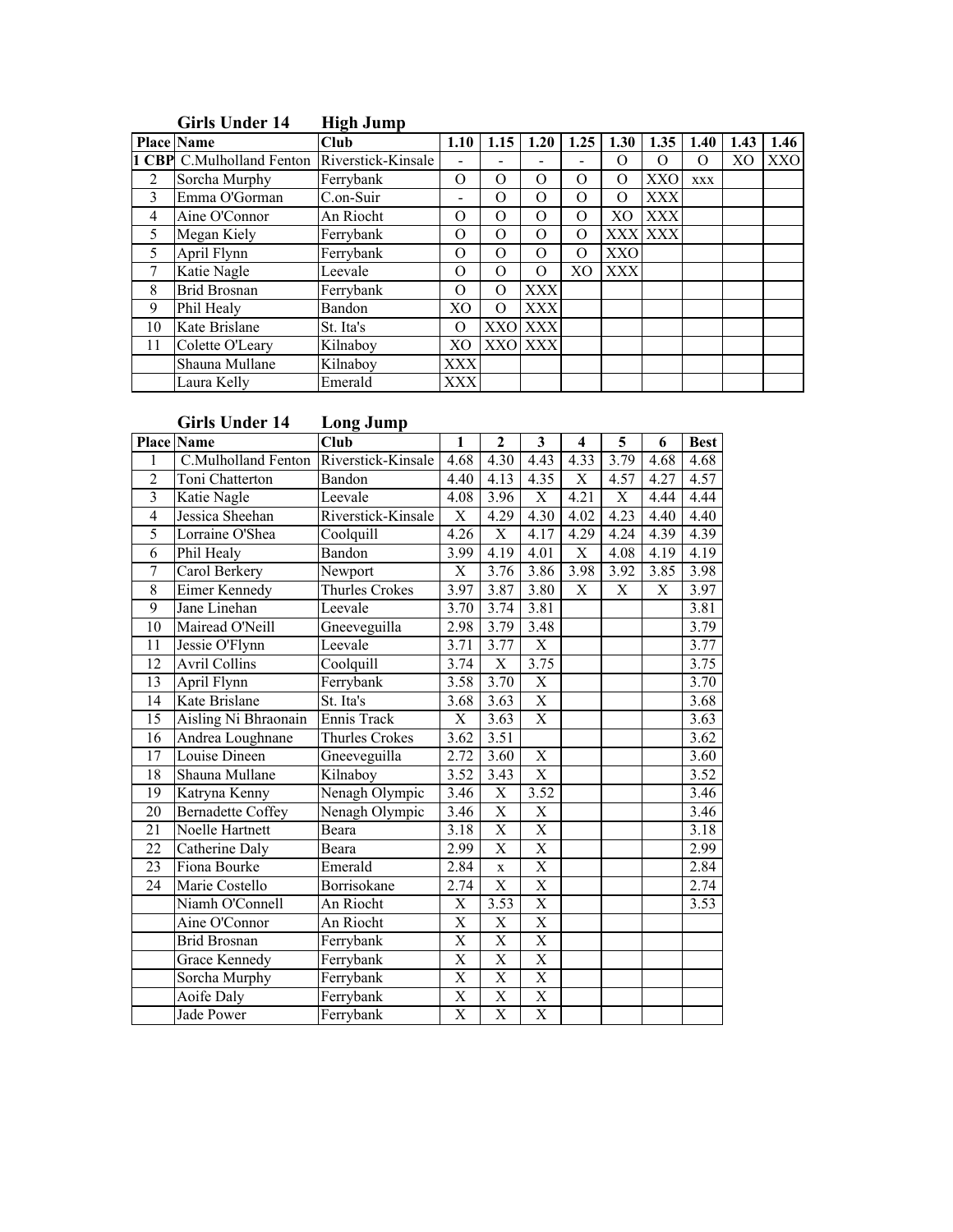|                | <b>Place Name</b>      | Club               | 1                         | 2                 | 3              | 4    | 5    | 6     | <b>Best</b> |
|----------------|------------------------|--------------------|---------------------------|-------------------|----------------|------|------|-------|-------------|
| 1              | Lynn Bradfield         | Bandon             | 9.12                      | 9.33              | 10.31          | 9.34 | 9.40 | 10.20 | 10.31       |
| $\overline{2}$ | Jade Power             | Ferrybank          | 8.67                      | 9.46              | 9.63           | 8.65 | 8.11 | 9.66  | 9.66        |
| 3              | Sarah Healy            | Moyne              | 9.16                      | 8.46              | 7.26           | 6.41 | 8.01 | 9.12  | 9.16        |
| 4              | Kate Brislane          | St. Ita's          | 8.63                      | 7.86              | 7.51           | 7.40 | 8.10 | 7.98  | 8.63        |
| 5              | Niamh O'Connell        | An Riocht          | 8.30                      | 7.07              | 8.48           | 7.75 | 7.50 | 6.75  | 8.48        |
| 6              | Becky Barr             | Ferrybank          | 8.39                      | 8.00              | 8.30           | 7.17 | 7.22 | 8.08  | 8.39        |
| 7              | Aoife Quane            | Leevale            | 7.48                      | 8.26              | 7.71           | 7.58 | 7.40 | 7.66  | 8.26        |
| 8              | Mairead O'Neill        | Gneeveguilla       | 8.17                      | 8.22              | 6.98           | 7.63 | 7.30 | 7.87  | 8.22        |
| 9              | Aine O'Connor          | An Riocht          | $\overline{X}$            | $\overline{X}$    | 7.86           |      |      |       | 7.86        |
| 10             | C.Mulholland Fenton    | Riverstick-Kinsale | 7.80                      | 7.64              | 7.73           |      |      |       | 7.80        |
| 11             | Sarah Lavin            | Emerald            | 7.47                      | 7.45              | 6.84           |      |      |       | 7.47        |
| 12             | Katryna Kenny          | Nenagh Olympic     | 7.29                      | 6.96              | 6.94           |      |      |       | 7.20        |
| 13             | Toni Chatterton        | Bandon             | 6.83                      | 7.13              | 6.84           |      |      |       | 7.13        |
| 14             | Jessie O'Flynn         | Leevale            | 6.08                      | 6.31              | 6.86           |      |      |       | 6.86        |
| 15             | Catherine Daly         | Beara              | 6.12                      | 6.26              | 6.73           |      |      |       | 6.73        |
| 16             | <b>Grace Kennedy</b>   | Ferrybank          | 5.84                      | 6.66              | 6.67           |      |      |       | 6.67        |
| 17             | Mairead Walsh          | An Riocht          | X                         | 5.32              | 6.64           |      |      |       | 6.64        |
| 18             | Laura Kelly            | Emerald            | 6.50                      | 6.10              | $\overline{X}$ |      |      |       | 6.50        |
| 19             | Una Marley             | St.Brendan's Ky.   | 5.81                      | $\overline{5.77}$ | 6.33           |      |      |       | 6.33        |
| 20             | Emma Lovell            | Bandon             | $\boldsymbol{\mathrm{X}}$ | 6.32              | 6.28           |      |      |       | 6.32        |
| 21             | Kate Dennehy           | An Riocht          | $\overline{\text{X}}$     | 6.06              | 5.94           |      |      |       | 6.06        |
| 22             | Sorcha Murphy          | Ferrybank          | 5.60                      | 6.00              | 5.96           |      |      |       | 6.00        |
| 23             | <b>Caroline Hickey</b> | Emerald            | 5.85                      | $\overline{X}$    | $\overline{X}$ |      |      |       | 5.85        |

## Girls Under 14 Shot

Girls Under 15 High Jump

|    | <b>Place Name</b>   | -<br>Club       | 1.20       | .25        | 1.30           | 1.35       | 1.40       | 1.45       | 1.50       | 1.55    |
|----|---------------------|-----------------|------------|------------|----------------|------------|------------|------------|------------|---------|
|    | Chloe Fahy          | Nenagh Olympic  | $\lambda$  | XО         | O              | O          | O          | O          |            | XXO XXX |
| 2  | <b>Tara Fogarty</b> | C.on-Suir       |            |            | $\Omega$       | O          | $\Omega$   | $\Omega$   | <b>XXX</b> |         |
| 2  | Jennifer Murphy     | Leevale         |            | O          | O              | O          | $\Omega$   | O          | <b>XXX</b> |         |
| 4  | Emma Prendeville    | Farranfore M-V. |            | O          | O              | O          | XO         | $\Omega$   | <b>XXX</b> |         |
| 5  | <b>Brid Quinn</b>   | Nenagh Olympic  | O          | O          | O              | O          | <b>XXO</b> | O          | XX-        |         |
| 6  | R. Ni Dhonnabhain   | Leevale         | $\Omega$   | XXO        | $\Omega$       | O          | <b>XXO</b> | <b>XXX</b> |            |         |
| 7  | April Philpott      | Leevale         | Ω          | O          | $\Omega$       | XXX        |            |            |            |         |
| 8  | Dorothy Cullagh     | Nenagh Olympic  | $\Omega$   | XO         | X <sub>O</sub> | <b>XXX</b> |            |            |            |         |
| 9  | Ailish Sheehan      | Dooneen         | $\lambda$  | O          | <b>XXX</b>     |            |            |            |            |         |
| 10 | Aoife Broderick     | Limerick        | XXO        | $\Omega$   |                |            |            |            |            |         |
| 11 | Laura Sheehan       | Beara           | $\Omega$   | XXX        |                |            |            |            |            |         |
| 11 | Lisa O'Connor       | Kilnaboy        | $\Omega$   | <b>XXX</b> |                |            |            |            |            |         |
| 13 | Ciara Reidy         | Kilnaboy        | <b>XXO</b> | <b>XXX</b> |                |            |            |            |            |         |
|    | Lisa Hogan          | Borrisokane     | <b>XXX</b> |            |                |            |            |            |            |         |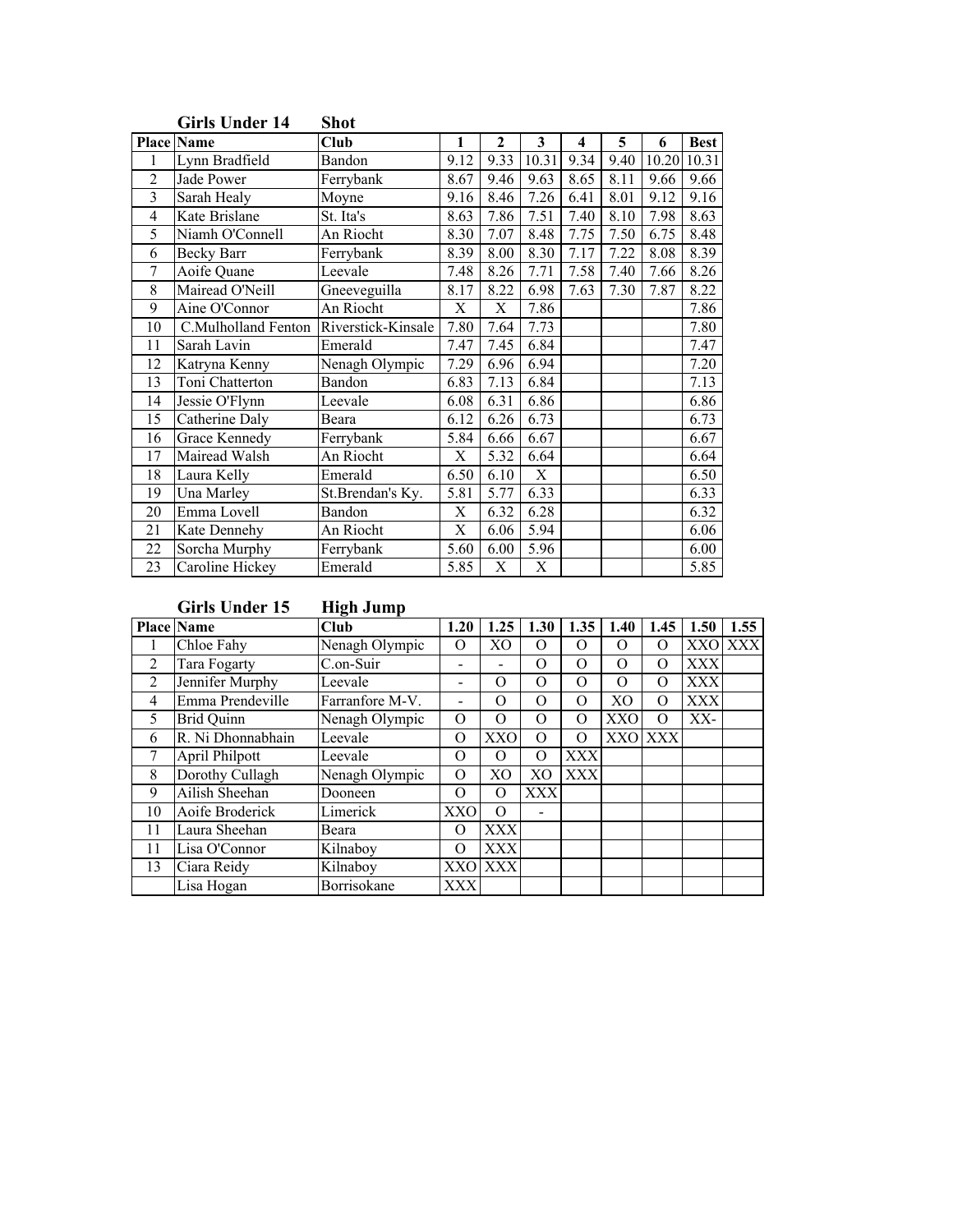|                | <b>Place Name</b>      | <b>Club</b>        | 1    | $\mathbf{2}$              | 3                         | 4    | 5    | 6    | <b>Best</b> |
|----------------|------------------------|--------------------|------|---------------------------|---------------------------|------|------|------|-------------|
| 1              | Orla Nash              | Riverstick-Kinsale | 4.59 | $\overline{\text{X}}$     | 4.49                      | X    | 4.73 | 4.71 | 4.73        |
| $\overline{2}$ | Jennifer Murphy        | Leevale            | 4.66 | X                         | 4.64                      | 4.72 | X    | X    | 4.72        |
| 3              | Chloe Fahy             | Nenagh Olympic     | 4.42 | 4.41                      | 4.44                      | 4.50 | 4.46 | 4.53 | 4.53        |
| $\overline{4}$ | Aoife Broderick        | Limerick           | 4.27 | 4.45                      | $\boldsymbol{\mathrm{X}}$ | 4.34 | X    | X    | 4.45        |
| 5              | Ailish Sheehan         | Dooneen            | 4.24 | 4.00                      | 4.39                      | 4.17 | 4.35 | 4.20 | 4.39        |
| 6              | <b>Tracy Bradfield</b> | Bandon             | 4.37 | 4.02                      | X                         | 4.10 | 4.30 | X    | 4.37        |
| 7              | Emily Bergin           | St. Flannan's      | 4.32 | $\overline{X}$            | 4.23                      | 4.15 | 4.19 | 4.19 | 4.32        |
| 8              | Suzanne Kelly          | Kilnaboy           | 4.16 | 4.29                      | 4.28                      | 3.90 | 4.02 | 4.21 | 4.29        |
| 9              | Liz Prout              | Bandon             | 4.22 | 4.09                      | 3.91                      |      |      |      | 4.22        |
| 10             | Crona Hannon           | Dooneen            | 4.16 | 4.00                      | 3.76                      |      |      |      | 4.16        |
| 11             | April Philpott         | Leevale            | 3.88 | 3.84                      | 4.12                      |      |      |      | 4.12        |
| 12             | Laura Sheehan          | Beara              | 4.00 | 4.09                      | 4.04                      |      |      |      | 4.09        |
| 13             | Louise Fogarty         | Moyne              | 4.02 | 4.00                      | 4.00                      |      |      |      | 4.02        |
| 14             | Sile McGrath           | Ferrybank          | 3.96 | 3.98                      | $\boldsymbol{\mathrm{X}}$ |      |      |      | 3.98        |
| 15             | Sarah Kelly            | Borrisokane        | 3.96 | 3.91                      | 3.81                      |      |      |      | 3.96        |
| 16             | <b>Harriet Flynn</b>   | Shannon            | X    | X                         | 3.90                      |      |      |      | 3.90        |
| 17             | Niamh Doyle            | Moyne              | 3.88 | $\boldsymbol{\mathrm{X}}$ | $\boldsymbol{\mathrm{X}}$ |      |      |      | 3.88        |
| 18             | Dorothy Cullagh        | Nenagh Olympic     | 3.48 | 3.67                      | 3.56                      |      |      |      | 3.67        |
| 19             | Paula Phelan           | Ferrybank          | 3.35 | X                         | 3.25                      |      |      |      | 3.35        |
| 20             | Emily Reboul           | Marian             | 2.29 | 3.21                      | 3.13                      |      |      |      | 3.21        |
| 21             | Fiona Walsh            | Leevale            | 2.99 | $\mathbf X$               | 2.99                      |      |      |      | 2.99        |

## Girls Under 15 Long Jump

# Girls Under 15 Shot

|               | <b>Place Name</b>                 | Cl <sub>u</sub> |      | 2             |       |       |       | 6     | <b>Best</b> |
|---------------|-----------------------------------|-----------------|------|---------------|-------|-------|-------|-------|-------------|
|               | 1 CBP Ailish Sheehan              | Dooneen         |      | 10.38 11.09   | 11.15 | 11.10 | 11.06 | 11.72 | 11.72       |
| 2             | <b>Tracy Bradfield</b>            | Bandon          |      | $10.14$ 10.19 | 10.20 | 9.52  | 9.53  | 10.79 | 10.79       |
| $\mathcal{E}$ | <b>Brid Quinn</b>                 | Nenagh Olympic  | 8.40 | 8.81          | 9.85  | 9.72  | 8.95  | 8.93  | 9.85        |
| 4             | Megan Moynihan                    | W/Muskerry      | 8.30 | 8.92          | 8.03  | 6.83  | 8.80  | 9.61  | 9.61        |
| 5             | Dorothy Cullagh                   | Nenagh Olympic  | 7.01 | 7.22          | 6.80  | 6.38  | 6.75  | 6.75  | 7.22        |
| 6             | Siobhan McGillicuddy Gneeveguilla |                 | 4.44 | 6.66          | 6.87  | 6.42  | 5.95  | 6.41  | 6.87        |
|               | Paula Phelan                      | Ferrybank       | Х    | 6.35          | 6.20  | 6.30  | 6.80  | 6.80  | 6.80        |
| 8             | Lisa Hogan                        | Borrisokane     | 6.69 | 6.15          | 6.20  | Х     | 5.95  | 6.22  | 6.69        |
| 9             | Aoife Broderick                   | Limerick        | -    |               | 6.20  |       |       |       | 6.20        |
| 10            | Michelle Nicholas                 | Dooneen         | 5.20 | 5.54          | 6.10  |       |       |       | 6.10        |
| 11            | Laura Sheehan                     | Beara           | 5.30 | 5.52          | 5.63  |       |       |       | 5.63        |
| 12            | Fiona Walsh                       | Leevale         | 4.49 | 4.55          | 4.92  |       |       |       | 4.92        |

|  | <b>Girls Under 16</b> | Hig |  |
|--|-----------------------|-----|--|
|--|-----------------------|-----|--|

# h Jump

| <b>Place Name</b> | Club               | 1.25                     | 1.30 | . 35 | 1.40 | $1.45 \perp$ | 1.50 | 1.58 | 1.60 |
|-------------------|--------------------|--------------------------|------|------|------|--------------|------|------|------|
| 1 CBP Orla Finn   | Riverstick-Kinsale | $\overline{\phantom{0}}$ |      | -    |      |              |      |      |      |
| Aoife Bartley     | C.on-Suir          | $\overline{\phantom{0}}$ |      |      |      |              |      |      |      |
| Hannah Trehy      | C.on-Suir          | $\overline{\phantom{0}}$ |      |      |      |              |      |      |      |
| Grainne Power     | Clonmel            |                          |      |      |      |              |      |      |      |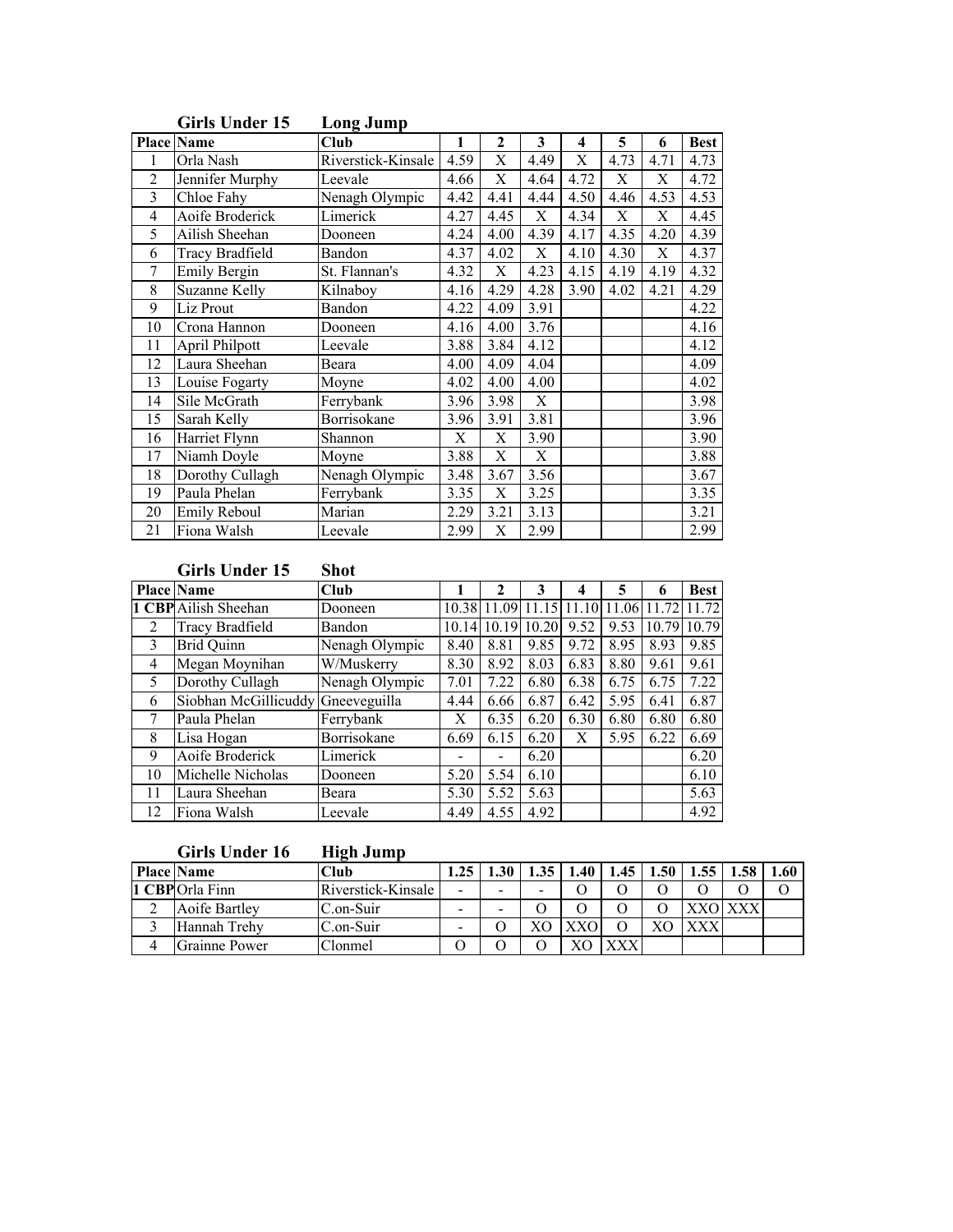|                |                         | www.camp               |      |      |      |      |      |      |             |
|----------------|-------------------------|------------------------|------|------|------|------|------|------|-------------|
|                | <b>Place Name</b>       | Club                   |      | 2    | 3    | 4    | 5    | 6    | <b>Best</b> |
|                | Orla Finn               | Riverstick-Kinsale     | 4.99 | 5.14 | 4.97 | 4.95 | 5.15 | 5.15 | 5.15        |
| $\mathfrak{D}$ | Hannah Trehy            | C.on-Suir              | 4.40 | 4.66 | 4.50 | 4.76 | 4.97 | 4.89 | 4.97        |
| 3              | Aoife Bartley           | C.on-Suir              | 4.92 | 4.96 | X    | Х    | 4.95 | Х    | 4.96        |
| 4              | <b>Claire Morrissey</b> | <b>KCK</b>             | 4.42 | 4.48 | 4.65 | 4.58 | 4.56 | 4.51 | 4.65        |
| 5              | Grainne Power           | Clonmel                | 4.37 | 4.49 | X    | 4.28 | Χ    | X    | 4.49        |
| 6              | Kate Humphreys          | Leevale                | 4.30 | X    | 4.24 | 4.37 | 4.46 | 4.46 | 4.46        |
|                | Dearbhail Foley         | <b>Tralee Harriers</b> | 4.28 | 4.22 | 3.90 | 4.01 | 4.16 | 4.13 | 4.28        |
| 8              | <b>Breeda Casey</b>     | Gneeveguilla           | X    | 4.26 | 4.03 | X    | 4.19 | 4.12 | 4.26        |
| 9              | Sarah Berkery           | Newport                | 4.18 | 4.10 | 4.20 |      |      |      | 4.20        |
| 10             | Ciara Lane              | Belgooly               | 4.14 | Х    | 3.68 |      |      |      | 4.14        |
| 11             | Ailbhe Courtney         | St.Brendan's Ky.       | 4.04 | 4.10 | 3.97 |      |      |      | 4.10        |
| 12             | Fiona Moloney           | Dooneen                | X    | 4.02 | 4.06 |      |      |      | 4.06        |
| 13             | Caroline Keegan         | <b>KCK</b>             | Х    | 3.89 | 3.62 |      |      |      | 3.89        |

# Girls Under 16 Long Jump

## Girls Under 16 Shot

|                | <b>Place Name</b> | Club               |       |                                           |      |      | 5                       |      | <b>Best</b> |
|----------------|-------------------|--------------------|-------|-------------------------------------------|------|------|-------------------------|------|-------------|
|                | Valerie Mitchell  | Newport            | 10.07 | 9.71                                      | 9.83 |      | 10.99 10.85 10.76 10.99 |      |             |
| 2              | Fiona Moloney     | Dooneen            |       | 10.61 10.59 10.51 10.45 10.40 10.86 10.86 |      |      |                         |      |             |
| 3              | Cara Kennedy      | Ferrybank          | 9.54  | 9.77                                      | 8.88 | 9.96 | 9.21                    | 9.77 | 9.96        |
| $\overline{4}$ | Laura Cuddihy     | C.on-Suir          | 8.03  |                                           | 9.32 | 9.81 | 9.89                    | 9.62 | 9.89        |
| 5              | Neasa O'Leary     | Riverstick-Kinsale | 8.50  | 8.75                                      | 8.44 | 8.38 | 8.53                    | 8.46 | 8.75        |
| 6              | Ciara Moloney     | Dooneen            | 7.18  | 7.57                                      | 7.17 | 7.52 | Х                       | Х    | 7.57        |
|                | Fawn Guilfoyle    | Kilnaboy           | 6.78  | 5.93                                      | 7.06 | 6.83 | 6.84                    | 6.63 | 7.06        |
| 8              | Carol Kelly       | Kilnaboy           | 4.95  | 6.61                                      | 6.68 | 6.65 | 6.62                    | 6.93 | 6.93        |
| 9              | Myriah Curtin     | An Riocht          | 5.95  | 6.09                                      | 6.38 |      |                         |      | 6.38        |

# Girls Under 17 High Jump

| <b>Place Name</b> | Club           |   | 1.35 | 1.40 | $1.45 \pm 1.50$ |         | 1.55 |
|-------------------|----------------|---|------|------|-----------------|---------|------|
| Nicola Power      | Ferrybank      |   |      |      |                 |         |      |
| Amanda Nevin      | Borrisokane    | - |      |      |                 |         |      |
| Niamh Whyte       | Clonmel        |   |      |      |                 | XXO XXX |      |
| Emma O'Neill      | Ballincollig   |   |      |      |                 |         |      |
| Ciara Barrett     | <b>Jooneen</b> |   |      |      |                 |         |      |

# Girls Under 17 Long Jump

|                | <b>Place Name</b>  | Club          |      | $\mathbf{2}$ | 3    | 4    | 5    | 6    | <b>Best</b> |
|----------------|--------------------|---------------|------|--------------|------|------|------|------|-------------|
|                | Nicola Power       | Ferrybank     | 4.98 | 4.96         | 4.92 | 4.79 | 4.89 | 4.97 | 4.98        |
| 2              | Amanda Nevin       | Borrisokane   | 4.77 | 4.65         | 4.71 | 4.68 | X    | 4.70 | 4.77        |
| $\mathbf{3}$   | Eilish Fitzpatrick | Gneeveguilla  | 3.46 | 4.26         | 4.17 | 4.16 | 4.59 | 4.56 | 4.59        |
| $\overline{4}$ | Olivia Hogan       | Borrisokane   | 4.25 | 4.28         | X    | 4.41 | 4.22 | 4.55 | 4.55        |
| 5              | Amy Moriarty       | Gneeveguilla  | 4.49 | 4.33         | 4.32 | 4.28 | 4.26 | 4.28 | 4.49        |
| 6              | Aoife Roisin Burke | Dooneen       | X    | 4.36         | 4.33 | 4.42 | 4.45 | X    | 4.45        |
|                | Jennifer Carroll   | Borrisokane   | 4.20 | 4.14         | 4.26 | 4.30 | 4.23 | 4.21 | 4.30        |
| 8              | Ciara Dooley       | Borrisokane   | X    | 4.20         | 4.26 | Х    | X    | X    | 4.26        |
| 9              | Linda Njewke       | Marian        | X    | 4.03         | X    |      |      |      | 4.03        |
| 10             | Niamh Whyte        | Clonmel       | 4.00 | 2.32         | 3.11 |      |      |      | 4.00        |
| 11             | Ciara Barrett      | Dooneen       | 3.45 | 3.43         | 3.84 |      |      |      | 3.84        |
| 12             | Claudette Kelly    | Belgooly      | 3.78 | 3.81         | 3.72 |      |      |      | 3.81        |
| 13             | Ann Griffin        | Kilmurry Ibk. | 3.19 | 3.39         | 3.30 |      |      |      | 3.39        |